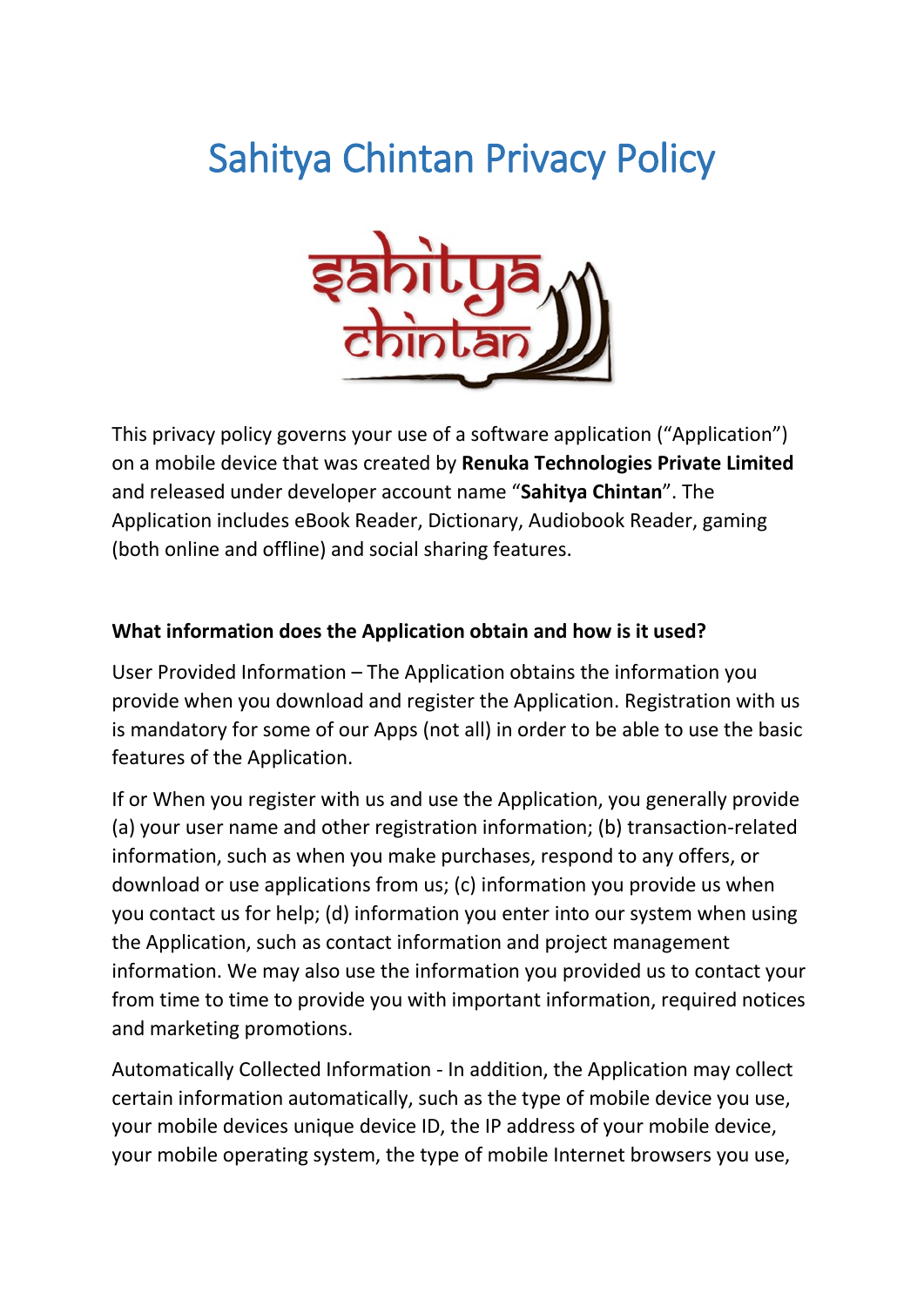and information about the way you use the Application. See "Automatic Data Collection and Advertising" section for examples.

## **Does the Application collect precise real time location information of the device?**

This Application does not collect precise information about the location of your mobile device.

# **Do third parties see and/or have access to information obtained by the Application?**

We may disclose User provided and Automatically Collected Information:

- As required by law, such as to comply with a subpoena, or similar legal process;
- When we believe in good faith that disclosure is necessary to protect our rights, protect your safety or the safety of others, investigate fraud, or respond to a government request;
- With our trusted services providers who work on our behalf, do not have an independent use of the information we disclose to them, and have agreed to adhere to the rules set forth in this privacy statement.
- if Renuka Technologies Private Limited is involved in a merger, acquisition, or sale of all or a portion of its assets, you will be notified via email and/or a prominent notice on our Web site of any change in ownership or uses of this information, as well as any choices you may have regarding this information;
- To advertisers and third party advertising networks and analytics companies as described below under the Section entitled Automatic Data Collection and Advertising

This Application is supported via advertising, and collects data to help the Application serve ads. We may work with analytics companies to help us understand how the Application is being used, such as the frequency and duration of usage. We work with advertisers and third party advertising networks, who need to know how you interact with advertising provided in the Application which helps us keep the cost of the Application low. Advertisers and advertising networks use some of the information collected by the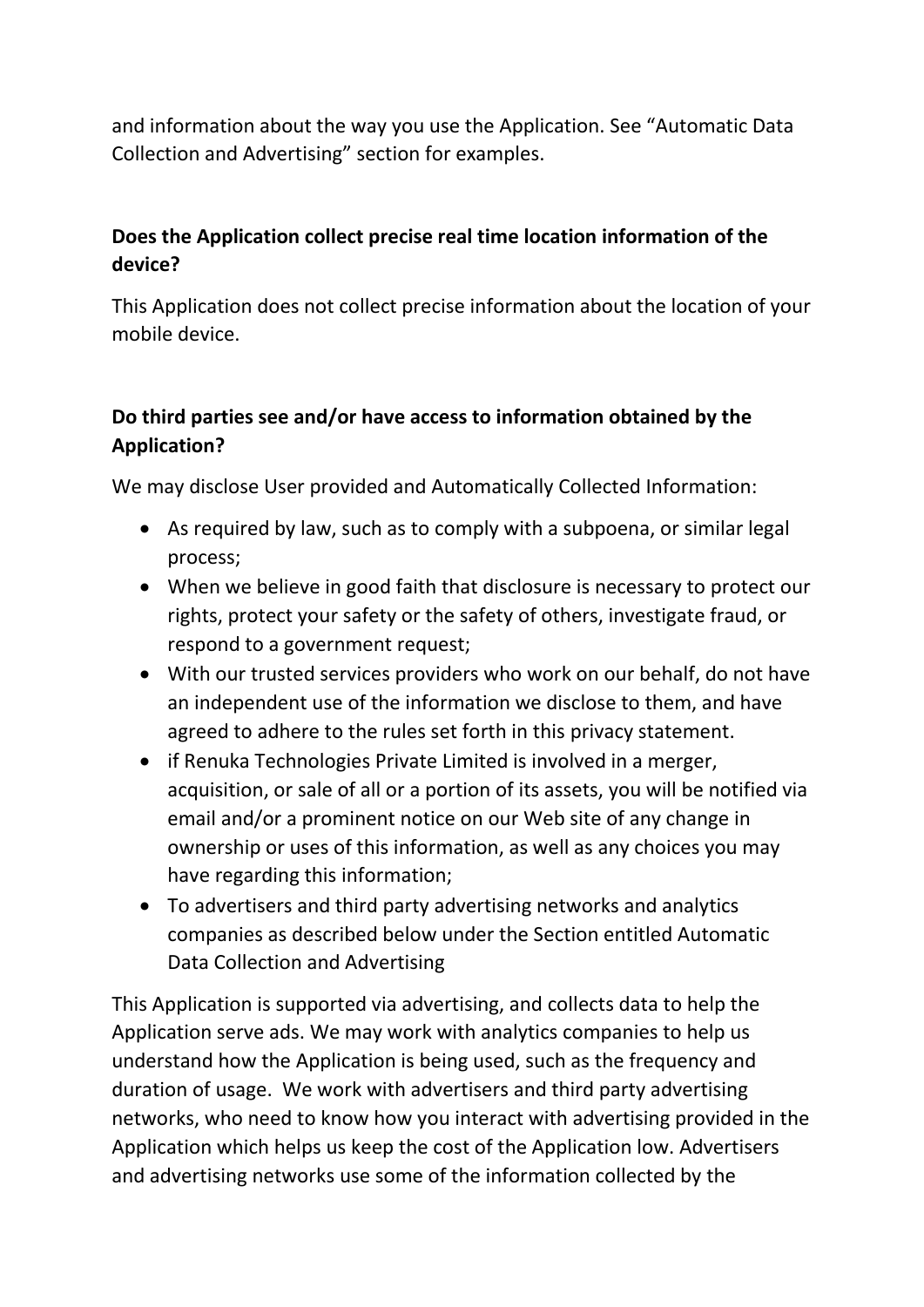Application, including the unique identification ID of your mobile device. These third parties may also obtain information about other applications you've downloaded to your mobile device, the mobile websites you visit, your nonprecise location information (e.g., your zip code), and other non-precise location information in order to help analyse and serve anonymous targeted advertising on the Application and elsewhere.

If you'd like to opt-out from third party use of this type of information to help serve targeted advertising, please visit the section entitled "Opt-out" below:

- 1. A conspicuous hyper-link to an NAI-approved Opt-Out mechanism for interest-based advertising
- 2. A clear statement to the fact that data may be collected for the purpose of interest-based advertising on the property.
- 3. A description of the types of data that is collected from users for the purpose of interest-based advertising.
- 4. An explanation of the purposes for which the collected data will be transferred to third-parties.

## **What are my opt-out rights?**

Opt-out of all information collection by uninstalling the Application – You can stop all collection of information by the Application easily by uninstalling the Application. You may use the standard uninstall processes as may be available as part of your mobile device or via the mobile application marketplace or network.

### **Internet Advertising Opt Out**

In an effort to respect your privacy, you may choose to opt out of digital advertising through the NAI's Consumer Opt-Out Program, DAA's Consumer Choice Page, or the European Union/European Economic Area (EU/EEA). By clicking on the "Opt-Out" links below, you will be directed to the respective opt out website where your computer will be scanned to determine who maintains cookies on you. At that time, you can either choose to opt out of all targeted advertising or you can choose to opt out of targeted advertising by selecting individual companies who maintain a cookie on your machine.

NAI : Opt-Out @ [http://www.networkadvertising.org/managing/opt\\_out.asp](http://www.networkadvertising.org/managing/opt_out.asp)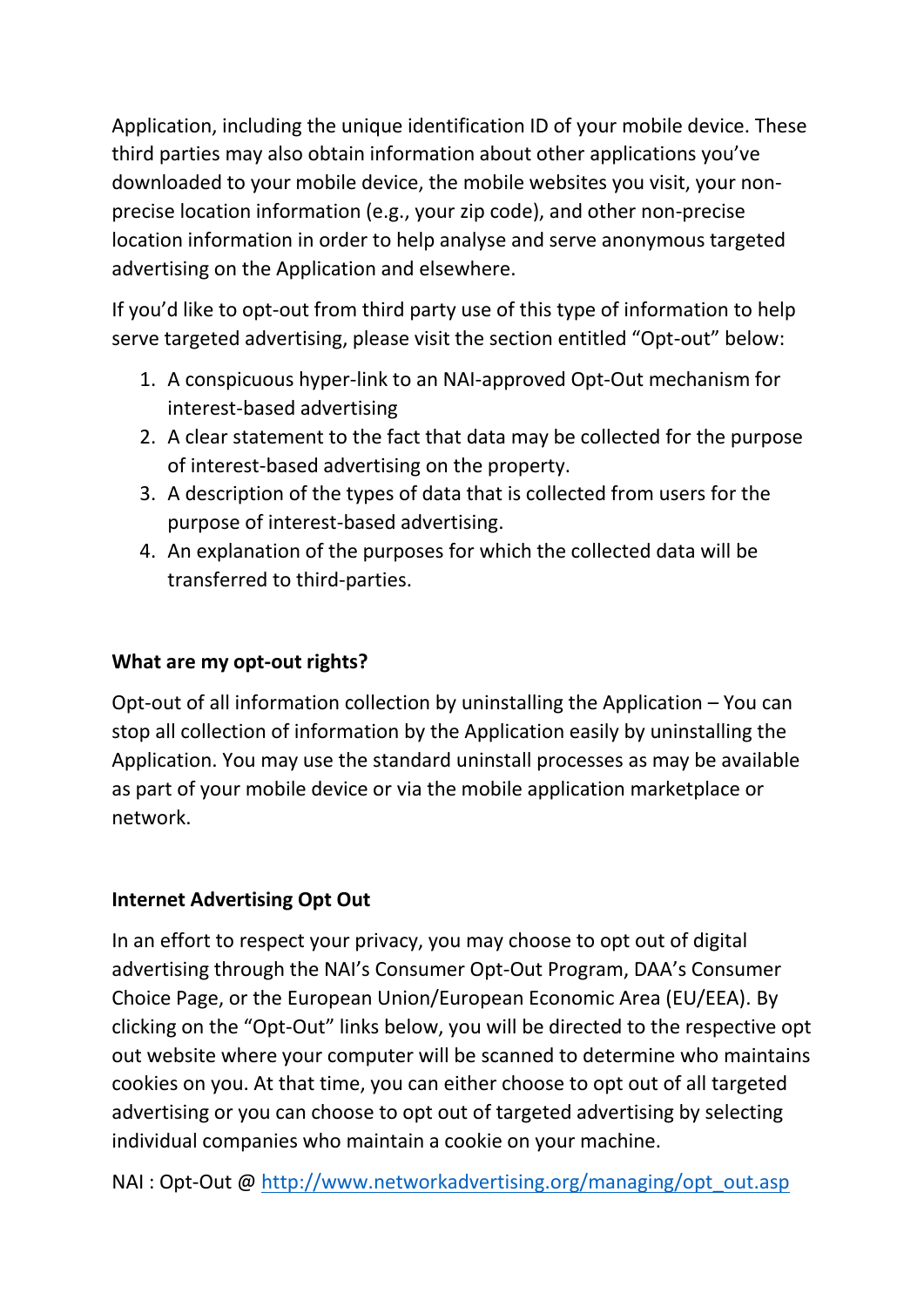#### NetworkAdvertising.org

DAA : Opt-Out @<http://www.aboutads.info/choices/> AboutAds.info

EU/EEA : Opt-Out @<http://www.youronlinechoices.eu/>

Please note that if you delete your cookies, you will need to repeat the opt out process outlined above.

### **Data Retention Policy, Managing Your Information**

We will retain User Provided data for as long as you use the Application and for a reasonable time thereafter. If you'd like us to delete User Provided Data that you have provided via the Application, please contact us at **sahityachintan.elibrary@gmail.com** and we will respond in a reasonable time. Please note that some or all of the User Provided Data may be required in order for the Application to function properly, and we may be required to retain certain information by law.

#### **Children**

We do not use the Application to knowingly solicit data from or market to children under the age of 13. If a parent or guardian becomes aware that his or her child has provided us with information without their consent, he or she should contact us at **sahityachintan.elibrary@gmail.com**. We will delete such information from our files within a reasonable time.

#### **Security**

We are concerned about safeguarding the confidentiality of your information. We provide physical, electronic, and procedural safeguards to protect information we process and maintain. For example, we limit access to this information to authorized employees and contractors who need to know that information in order to operate, develop or improve our Application. Please be aware that, although we endeavour to provide reasonable security for information we process and maintain, no security system can prevent all potential security breaches.